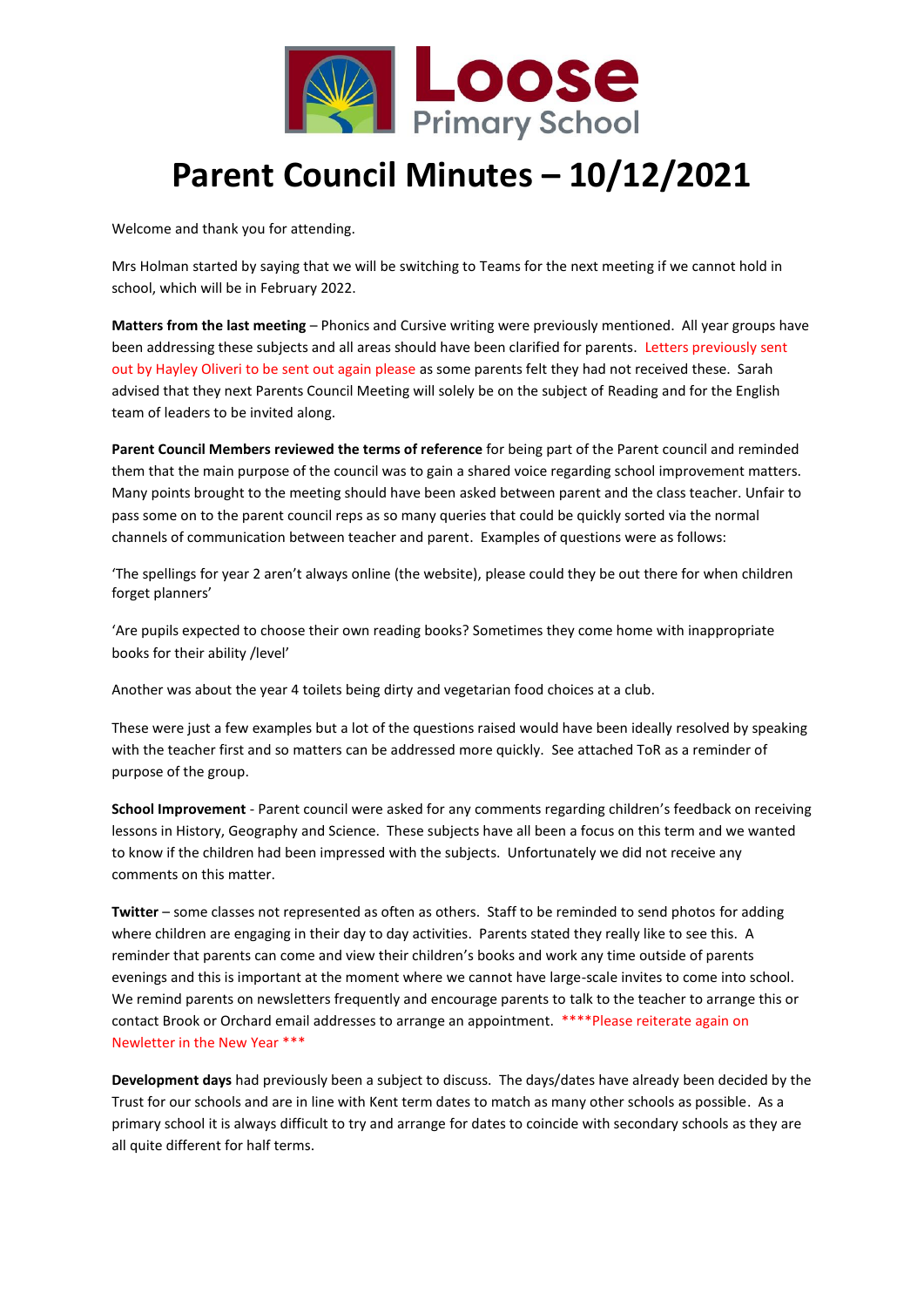**School Photographs** - school photographs being taken in a class traditional format was chosen by the previous parent council as their preferred option. This was mentioned in view of some comments requesting the old free style poses format.

Sibling photographs have previously been offered as a 7.30am sitting which will be reviewed and looked at again to see if we can offer this session again in the future. Obviously, through Covid restrictions these could not be offered this year. With 655 children in the school there are a lot of siblings. At present the photographers are booked for two mornings in the week to take all individual and class pictures.

Fizz photography have advised the school that any ordered photographs will be sent to us before we break up for Christmas – Penny Monksfield to chase. Parents were pleased with the photos overall and the council pleased to have been instrumental in choosing this company.

**Newsletter** -The School Office Manager has looked in to trying to create a link on a Contents page for you to click on and take you to that page of the Newsletter. Unfortunately, the system, Sway, does not have this facility but we will continue to try to keep the letter short and under clear headings so you can navigate it easily.

**Extended Services** - Any comments, once again, regarding the snacks or times offered by Breakfast or After School club should firstly be directed and discussed with a member of each team. All schools within Coppice Primary Partnership do not at present offer staggered prices for After School club.

**Football boots** were raised as a point by a couple of parents. School have approximately 50 pairs of football boots within school in all children's sizes. Your child can always use one of these pairs and if they would like to borrow them on a term basis and keep them clean at home, or just borrow for a lesson. They do not need to be purchased if parents prefer not to. Mouth guards can be remoulded if necessary as teeth change but are not necessary for in school lessons. Mouth guards are a requirement for sports clubs after school such as Hockey.

**Road crossing times** – Sarah Holman has spoken with Chris the lollipop man and changed the times from 3pm until 4pm to allow parents to walk from Lancet Lane entrance and still use the crossing.

**Homework** – Although we have reviewed the subject of Homework recently, if a parent feels that their child needs to work or support on areas within a specific subject then they can always request work from the class teacher or talk to them about how to help their child at home.

**School Trips and events** – We are always looking for our children to attend trips and visits however, unfortunately this is dependent on the latest regulations with Covid 19. We cannot therefore state whether the year 6 trip will definitely go ahead or not although of course we very much hope it will go ahead. We will try to give as much notice as we can for events (eg carols were only 1 week) so parents can attend where possible.

**Covid – being cold in class** – we are trying our best, using the new CO2 metres, to balance a good temperature with fresh airflow in rooms. Please do be reminded that we recommend vests or warm clothing to be worn so we can be safe during winter months.

**Wet after play** – some children did get wet after a downpour last week that was unexpected and were offered to change into their PE kits if they preferred to. We do not have playtimes if it is too wet but if light rain we do have play outside to get fresh air and a run around. Please ensure your child always has a waterproof warm coat.